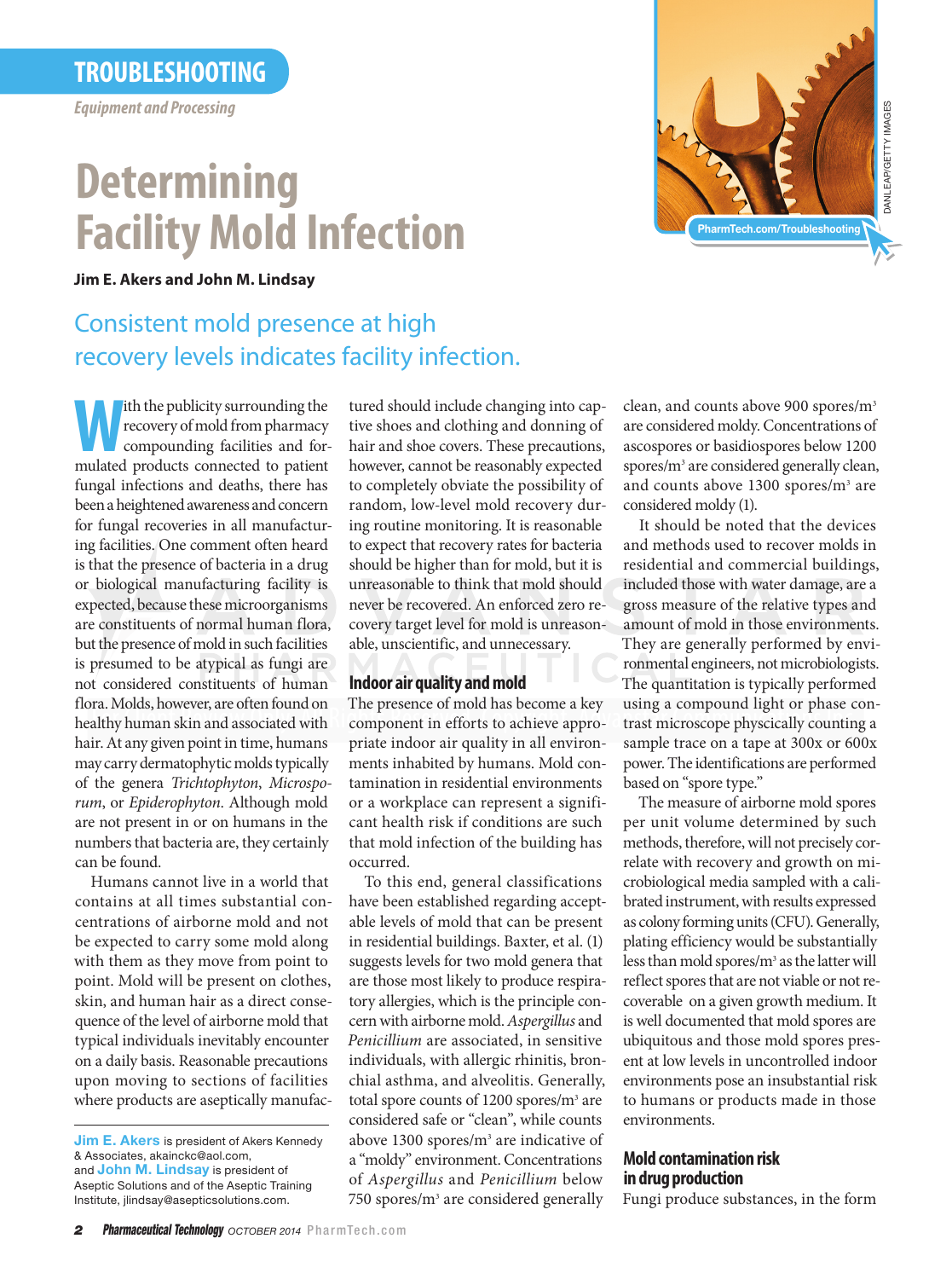### **Troubleshooting**

of secondary metabolites, which can be toxic to humans and animals. The concern in drug and biological manufacturing most often mentioned relates to aflatoxins and other mycotoxins, some of which may be tumorigenic in animals. Historically, these mycotoxins have found their way into animal feed and have had, at times, a devastating effect on the commercial poultry industry. There are concerns that mycotoxin related disease may be under-reported in human populations particularly in less developed regions of the world. There is little doubt that vigilance is required to ensure that mycotoxins do not present a risk in human and animal food and food ingredients.

react strongly to the recovery of mold at intermittent frequencies and at low levels.

#### **Identifying, remediating, and preventing facility infection**

To reach spore levels, to say nothing of toxin levels relevant as health risks, mold proliferation (i.e., growth) is necessary. This condition would require a production facility to be infected by mold. Conditions that allow a production facility to become infected are always objectionable. A reasonable question is: How would one diagnose the condition of facility infection?

**Facility infection.** A facility infection is indicated by the ongoing and consistent

## **An enforced zero recovery target level for mold is unreasonable and unnecessary.**

Of interest to readers of this article, however, is the risk that accrues to human healthcare product manufacturing as a result of mycotoxin production. It has proven difficult to determine a level of mold spore inhalation or of mold in or on materials that can be associated with clear medical risk relating to mycotoxins. There is no medical or toxicological evidence that a low-level environmental mold recovery in a production environment would result in greater risk to a product or end-user than low-level bacterial contamination. Certainly, airborne mold found intermittently and at low frequency is not indicative of mold colonization. Low-level mold likely finds its way into facility environments as a passenger on personnel entering facilities as well as on materials coming into and warehoused within facilities.

It is reasonable to expect firms to take strong countermeasures to minimize the entry of mold into a facility. The ubiquity of mold in the external environment and the characteristically high levels of mold spores in air make it impossible to prevent mold entry into any indoor environment with absolute certainty. Thus, it is unreasonable that low-level mold recoveries should result in regulatory comment or enforcement. Also, there is no microbiological or medical reason to

presence of mold. Given the microbiological assessments used in drug and biological production facilities, this means high viable recovery levels. There have been reports of building infection even in aseptic manufacturing areas, but fortunately these have occurred infrequently. Those that have been reported were due to water leaks from defective pipes or roofs that soiled wall materials made of sheetrock or drywall panels, which are an excellent food source for mold. The normal course of this type of facility infection is that high counts are recovered over a discrete period of time; the microbiological control team then recommends disinfection of the facility. Disinfection succeeds in a temporary diminution in frequency of recovery and count, but within typically 7–10 days a subsequent bloom is observed, manifested again by atypically frequent recoveries. Additional cycles of disinfection produce similar outcomes, with high counts again appearing within typically one to two weeks post disinfectant treatment. If a sheetrock wall is infected with mold, the only effective remediation is to demolish the walls and reconstruct them with a mold-inhibiting material, such as Plascore pharmaceutical cleanroom panels or fiberglass.

The recovery levels observed in residential and uncontrolled commercial

building infection are unusually high and far exceed the total microbial recovery levels recommended in *United States Pharmacopeia* <1116> or *Eudralex Volume 4, Annex 1* for classified manufacturing environments (2, 3). Should such conditions be observed in controlled pharmaceutical facilities, an extensive diagnostic program and further steps, including mold remediation, may be necessary. In the event that remediation is necessary, the work that must be done is often extensive and may require considerable demolition and reconstruction. A mold remediation will be disruptive to operations, and may have impact upon manufactured product or work in progress.

**Limited facility infection.** Mold infections within manufacturing facilities and laboratories may be limited to equipment such as refrigerators or incubators. Again, these are not transient, low-level contamination recoveries, but instead are findings reflective of active mold growth. Fortunately, this is typically an easier condition to treat than widespread facility-level mold infection.

A removal of all materials from the equipment followed by careful cleaning and disinfection will, in most cases, eliminate the infection. Preventive actions include avoiding spillage of organic materials such as media or test materials and, where a spill does occur, cleaning effectively and at a suitable frequency. Also, to prevent mold infection, maintaining dry conditions is key, water spills should be removed quickly, and conditions that favor the formation of condensate should be avoided. In most cases, limited mold infection in support areas, such as laboratories, should not pose significant manufacturing risk, particularly when treated promptly and effectively.

#### **Conclusion**

The key risk factor regarding mold in drug and biological operations is proliferation-driven infection. Infection of facilities or equipment is easily distinguished from transient low-level contamination. Transient low-level contamination will occur infrequently and randomly. There will be no evidence of